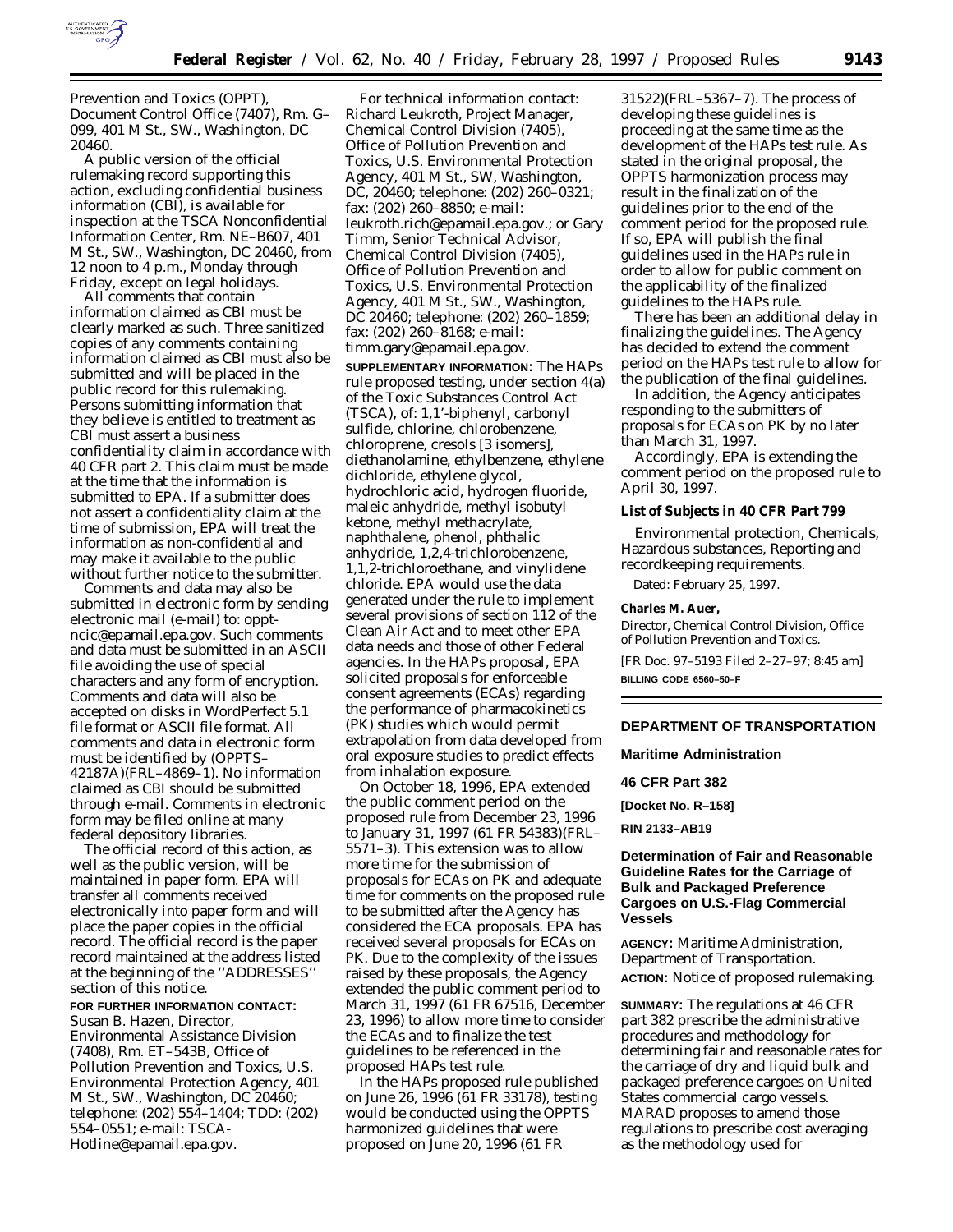determining rates and to implement conforming procedural changes. MARAD also intends to request approval of a reduced information collection under these regulations. **DATES:** Written comments on this rule, including information collection requirements, are requested, and must be received on or before April 29, 1997. **ADDRESSES:** Comments may be mailed or otherwise delivered to the Secretary, Maritime Administration, Room 7210, Department of Transportation, 400 Seventh Street S.W., Washington, D.C. 20590. All comments will be made available for inspection during normal business hours at the address above. Commenters wishing MARAD to acknowledge receipt of comments should enclose a stamped, selfaddressed envelope or postcard. **FOR FURTHER INFORMATION CONTACT:** Michael P. Ferris, Director, Office of Costs and Rates, Maritime Administration, Washington, D.C. 20590, Tel. (202) 366–2324.

**SUPPLEMENTARY INFORMATION:** Section 901(b)(1) of the Merchant Marine Act of 1936 (the Act), as amended (46 App. U.S.C. 1241(b)), cited as the Cargo Preference Act of 1954, requires that at least 50 percent of any equipment, materials or commodities purchased by the United States or for the account of any foreign nation without provision for reimbursement, or acquired as the result of funds or credits from the United States, shall be transported on privately owned U.S.-flag commercial vessels, to the extent that such vessels are available at fair and reasonable rates. In 1985, section 901 was amended to exclude certain programs from the application of cargo preference and to raise the U.S. flag share to 75 percent on certain others. Upon request, MARAD provides fair and reasonable rates (also referred to as guideline rates) to U.S. shipper agencies. Section 901(b)(2) of the Act provides the authority for MARAD (by delegation from the Secretary of Transportation) to issue regulations governing the administration of section 901(b)(1). In 1989, MARAD issued regulations at 46 CFR Part 382 (''Rule''), that initially became effective on January 1, 1990. The Rule contains regulations that govern the calculation of fair and reasonable rates.

Under the current Rule, MARAD establishes fair and reasonable rates, socalled guideline rates, which apply to the waterborne portion of cargo transportation and consist of four components: (1) Operating costs; (2) capital costs; (3) port and cargo handling costs; and (4) brokerage and overhead. The operating cost

component of the guideline rate for each participating bulk vessel reflects actual vessel operating costs that are based on historical data modified to the current period by utilizing escalation factors for wage and non-wage costs. All eligible annual operating costs are added together for each vessel and divided by the total number of operating days for that vessel to yield a daily operating cost. The cost is escalated to the current year and multiplied by estimated total voyage days to provide the operating cost segment for the voyage.

There is a fuel cost segment of the operating costs that MARAD calculates for each vessel on the basis of actual reported fuel consumption at sea and in port. The actual fuel consumption of each vessel is multiplied by the corresponding projected number of voyage days at sea and in port to calculate total units of fuel consumed. Current fuel prices are applied to fuel consumed to produce the fuel segment of the operating cost component. MARAD then adds the totals of the fuel and non-fuel operating cost segments to produce the operating cost component for the voyage.

The capital cost component is presently calculated individually for each participating bulk vessel and consists of an allowance for depreciation and interest, plus a reasonable return on investment. Depreciation is calculated by the straight-line method, based on a 20-year economic life and utilizing a residual value of 2.5 percent. However, if the owner acquired an existing vessel, the vessel is depreciated by the straight-line method over the remaining period of its 20-year economic life, but not fewer than 10 years. Capitalized improvements are depreciated straightline over the remainder of the 20-year period, but not fewer than 10 years.

For the purpose of calculating interest expense, MARAD assumes that original vessel indebtedness is 75 percent of the owner's capitalized vessel cost and that principal payments are made in equal annual installments over a 20-year period. To compute the interest cost, the owner's actual interest rate is applied to the constructed outstanding debt on the vessel. Where the owner has a variable interest rate, MARAD uses the owner's rate prevailing at the time of calculation, and if there is no interest rate available, MARAD selects an appropriate interest rate.

MARAD allows a return on capital cost (investment), with two components, return on equity and return on working capital. The rate of return is based upon a five-year average of the most recent rates of return for a

cross section of transportation industry companies, including maritime companies. Equity in the vessel is assumed to be the vessel's constructed net book value less constructed indebtedness. Working capital is the dollar amount necessary to cover operating and voyage expenses. The annual depreciation, interest, return on equity and return on working capital are divided by 300 operating days to determine a daily amount. The total of these elements is multiplied by estimated voyage days to determine the capital cost component used in the fair and reasonable rate calculation.

The port and cargo handling cost component of the guideline rate is determined for each voyage on the basis of the actual cargo tender terms for the commodity, load and discharge ports, and lot size. Costs used to determine the port and cargo cost component are based on the most current data from all available sources and verified from data received on completed cargo preference voyages. The brokerage and overhead component of the guideline rate is the aggregate of the cost components for operating, capital and port and cargo handling, multiplied by an 8.5 percent allowance for broker's commissions and overhead. The total of these four components is now divided by cargo tons (which cannot be less than 70 percent of the vessel's cargo deadweight) to determine the guideline rate.

Under existing regulations, whenever a vessel carries preference cargo and subsequently transports additional cargo prior to its return to the United States, MARAD reexamines the guideline rate that it calculated for the preference voyage. This reexamination may result in the recalculation of the original guideline rate, incorporating the additional voyage itinerary, costs and revenues which occurred as a result of the carriage of the additional cargo. If a vessel is scrapped or sold after discharging a preference cargo, MARAD now adjusts the guideline rate to reflect the termination of the voyage after discharge. If the rate received by the operator for the preference cargo exceeds the adjusted guideline rate for the one-way voyage, MARAD informs the shipper agency who may then require the operator to repay the difference in the ocean freight.

# **Advance Notice of Proposed Rulemaking**

MARAD decided that revisions to the Rule may be necessary to encourage development of a modern and efficient merchant marine and to reduce government-wide cargo preference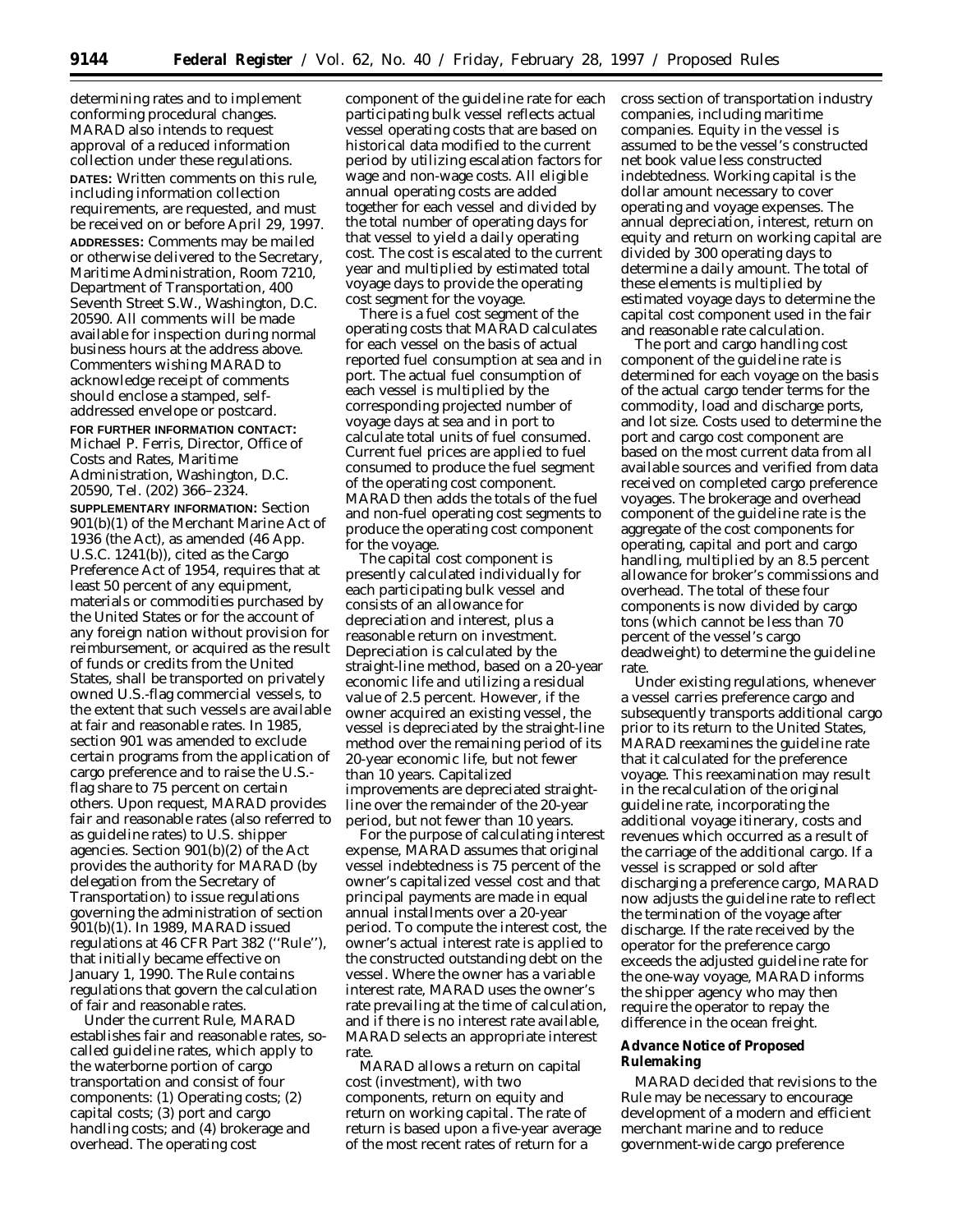costs. As a result, on April 19, 1995, MARAD issued an Advance Notice of Proposed Rulemaking (ANPRM) (60 FR 19559), soliciting comments from the public. MARAD identified three alternative methodologies in the ANPRM, in addition to the current guideline rate methodology described above, that it is considering to reduce cargo preference costs. The three alternatives were:

Foreign Market Differential—Under this methodology, MARAD would calculate the added costs associated with owning and operating a vessel under the U.S.-flag resulting from U.S. laws and regulations and the U.S. standard of living. This procedure would identify a modern and efficient target vessel or vessels available worldwide and estimate costs under foreign ownership and under U.S. ownership, if operated in the most efficient manner practical. The resulting cost differential would be prorated over specific voyages, as cargoes are tendered, and added to the foreign bids for such voyages to determine the fair and reasonable rate for U.S.-flag operators.

Significant problems exist with this method, both in terms of economic impact on U.S.-flag ship owners and the legislative history of the Cargo Preference Act. First and foremost of these problems is the difficulty of identifying and quantifying all of the additional costs of U.S.-flag ownership. While some of these costs, including wages and benefits, are easily identified, such costs as the additional cost of meeting U.S. labor standards, safety and environmental requirements are not subject to quantification that would be undisputed. Secondly, since preference cargoes historically move between different geographic areas than commercial cargoes, a direct comparison with the ''foreign market'' may not be possible. Finally, the Cargo Preference Act of 1954 intended that only rates for U.S.-flag commercial vessels are to be considered in the determination of what is fair and reasonable. See Comp. Gen. B–95832 (Feb. 17, 1955) (unpublished), cited in *H.R. Rep. No. 80,* 84th Cong., 1st. Sess., 18 (1955). Accordingly, MARAD cannot employ a foreign market-based system.

Cost Averaging—A methodology utilizing vessel cost averaging would be constructed in much the same manner as the current Rule methodology, except that average vessel costs would replace individual vessel costs in the calculation of the fair and reasonable rate. There are three basic cost areas which would be the most likely candidates for averaging: Vessel

operating costs, vessel capital costs, and fuel. Any one, or a combination of any of the three cost areas could be included in a cost averaging methodology.

Market Based—Under a market based methodology, a vessel operator's bid would be considered fair and reasonable if it were submitted in a competitive environment. A competitive environment would be established if there were a required number of qualified bids made by independent and non-affiliated U.S.-flag vessel operators. A market-based methodology would actually be a combination of methodologies because a cost-based determination would be made in instances where an insufficient number of independent bids were received. The cost-based rate could be determined as prescribed in the existing Rule or by use of some other methodology like those described above. A review of the legislative history of the Cargo Preference Act of 1954, indicates that adoption by MARAD of a market based methodology may require additional enabling legislation.

# **Comments to ANPRM**

Seven sets of comments were received in response to the ANPRM. Commenters represented U.S. shipper agencies, operators and industry associations. Comments were offered in support of, and in opposition to all four alternatives, with no clear consensus. The U.S. Agency for International Development (USAID) also offered an alternative similar to *Worldscale* for use in determining guideline rates. Commenters generally supported the need for guideline rate reform and were unanimous that any methodology must encourage investment in efficient vessels.

One commenter proposed an alternative method whereby rates for U.S.-flag operators would be capped at defined comparable foreign rates plus a fixed percentage premium. Theoretically, this would be a ceiling rate, and anything less than the ceiling would be fair and reasonable by definition. The foreign rates would be based on averaged foreign rates for comparable cargoes and cargo lots for any preceding calendar year. The basis for any premium would still be the additional costs of U.S.-flag ownership and operation.

#### **Public Meetings**

After an initial review of the comments received on the ANPRM, MARAD believed it would be beneficial to meet with interested parties to explore further the need for change and potential methodologies. MARAD held

two meetings. On July 12, 1995, members of the shipping community and other interested parties met with MARAD. The meeting generated considerable discussion on the topics of guideline rate alternatives and the added costs associated with owning and operating U.S.-flag vessels. Most persons present considered that an enumeration of the legal and regulatory costs imposed on U.S.-flag vessels would be very valuable. However, it was generally believed that it would be too difficult to construct a methodology accurately comparing the cost of operating under the U.S.-flag to the cost of operating under appropriate competitive foreign flags. With respect to a market based system, several attendees noted that the market should be left alone to regulate supply and demand. At the conclusion of the July 12 meeting, there was a consensus that what was needed were changes to (1) prevent abnormally high rate fixtures and (2) encourage efficiency. The averaging methodology was considered the best means to accomplish these goals.

On July 14, 1995, MARAD met on the same subject with representatives of the United States Department of Agriculture (USDA) and the United States Agency for International Development (USAID), the major government shipper agencies. Many of the same issues which arose at the July 12, 1995 meeting were discussed at this meeting. The discussion centered on the foreign market differential and cost averaging methodologies. There appeared to be support for both of these methodologies, although the shipper agencies expressed some reservations concerning specific items, e.g., are there sufficient vessels available in each category to make averaging possible and whether or not a new vessel should serve as the target vessel of a market based evaluation.

A question also arose regarding the effect that the proposed changes would have on the ability of the U.S.-flag commercial fleet to meet the preference reservations established by the cargo preference laws. Those laws currently require that 75 percent of specified preference cargoes be reserved for U.S. flag participation. There is concern that the proposed changes would make it impossible for the commercial fleet to provide adequate availability to meet the statutory cargo reservation requirements. Although some high cost operators may be adversely affected, given current and foreseeable market conditions, sufficient U.S.-flag tonnage should be available to attain the 75 percent participation level.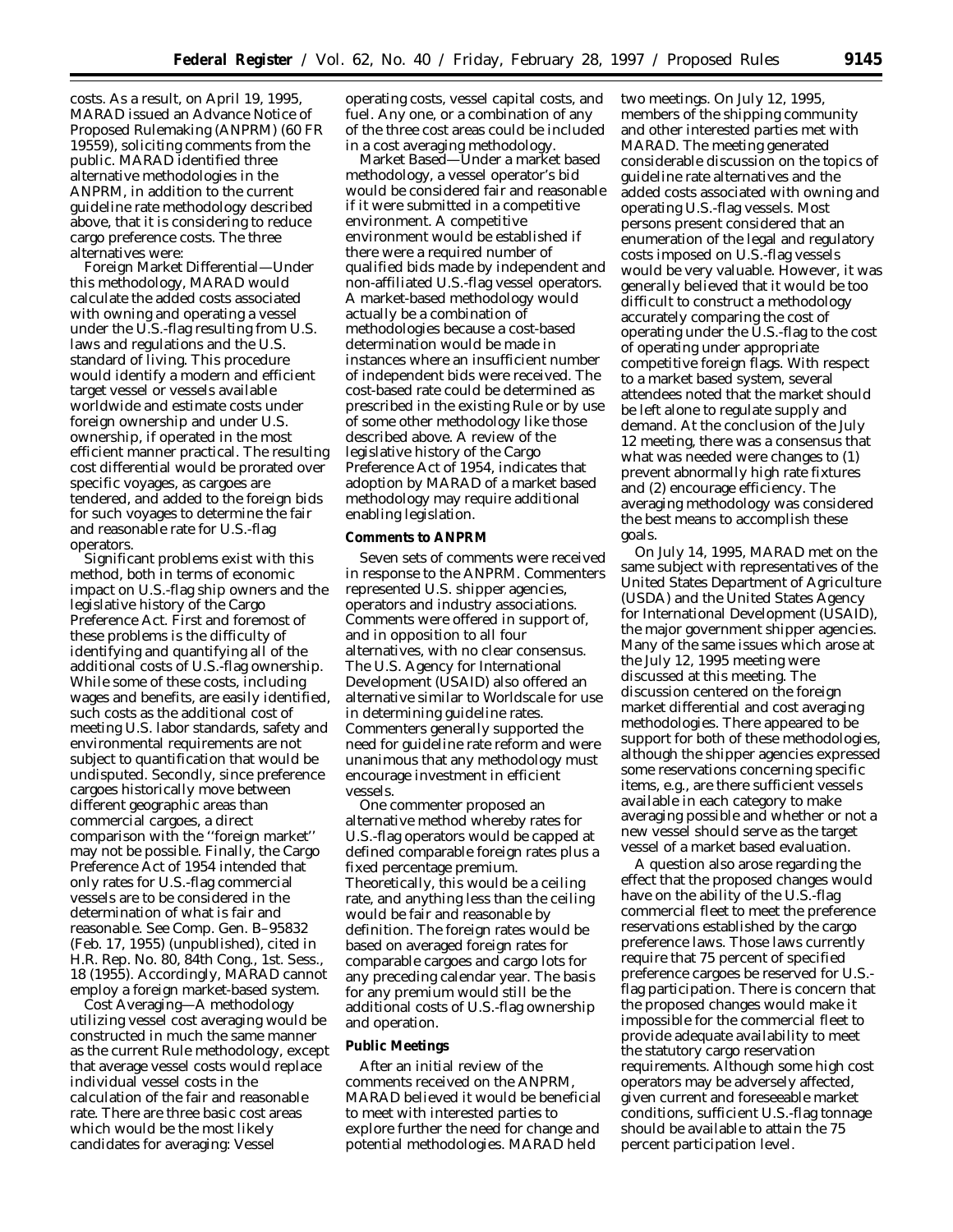As a result of MARAD's experience in determining guideline rates and the information received from the ANPRM and meetings with interested parties, MARAD is proposing to amend the Rule in order to improve the fair and reasonable rate-making process. The following is a discussion of proposed changes to 46 CFR Part 382.

## **Averaging**

One of the principal criticisms of the existing Rule, which is based on individual vessel costs, is that it fails to provide sufficient incentives for efficient vessels to operate in the cargo preference trade. Conversely, the current methodology has not adequately controlled the rates provided to the less efficient operators. Averaging costs would provide the same operating and capital cost allowances for all vessels competing for the carriage of a specific preference cargo, creating an incentive for vessels to operate more efficiently. The resulting lower guideline rates would prevent the government from paying excessive rates for the use of less efficient (more costly) vessels, especially in times of high market rates for vessels in the trade. Accordingly, MARAD proposes that the operating costs, including fuel consumption, capital costs and speed, used in the construction of the guideline rate be averaged for all vessels within specific size categories. The averages would be computed twice a year. MARAD would calculate the averages more frequently, if necessary. The impact of the change to averaging would be a reduction in the guideline rate levels calculated for less efficient vessels and an increase in the guideline rate levels of the more efficient vessels.

# **Vessel Categories**

In order to administer a guideline rate system based on average costs effectively and fairly, MARAD would place vessels in categories where a minimal amount of distortion is evident from cost variations that are solely based on vessel size. For example, the maintenance costs for a 15,000 DWT vessel are less than the maintenance cost of an 80,000 DWT vessel because, among other items, the 80,000 DWT vessel has more surface area to paint. In choosing size categories, MARAD examined the sizes and costs of vessels that have carried preference cargo, the number of vessels of similar size, and the cargo amounts carried on individual voyages in the preference trade. MARAD also considered the difference between vessel types (i.e., bulk carriers, tankers, tug/barges, and general cargo), and trading patterns in arriving at the

proposed vessel categories. As a result, MARAD proposes that vessels be placed in four categories on the basis of CDWT. The NPRM defines CDWT as Summer DWT less a five percent allowance for fuel, stores and other capacity reductions. MARAD proposes to specify the following vessel categories: Category I—Less than 8,000 CDWT Category II—8,000—19,999 CDWT Category III—20,000—34,999 CDWT Category IV—35,000 CDWT and over

Tug/barge combinations would be included with other vessels of similar size in computing the average. Tug/ barge combinations are often slower with lower per diem costs than selfpropelled vessels. Vessel speed will also be averaged to place vessels and tug/ barge units on a comparable basis. Since tug/barge combinations sometimes vary and costs for more tugs than barges are reported, MARAD proposes to match the costs of a single tug with a single barge based on the barge's operating history. To the extent tugs or barges are grouped in the data submission, MARAD would match classes of vessels. Cost categories would include an equal number of tugs and barges. As tug DWT is minimal and does not factor into cargo capacities, only the barge Cargo Deadweight Capacity (CDWT) would be used in determining the placement of tug/barge combinations in size categories. In the unusual case where more than one barge is towed by the same tug, the guideline would be based on the total tonnage carried.

Since speed would be averaged across vessel types, the separate weather delay factors in § 382.3(e)(6) would no longer be necessary. After reviewing actual vessel speeds on preference voyages, MARAD believes that a five percent delay factor is sufficient for all vessel types. With the weather delay factor being equalized, specific definitions to distinguish tug/barge units from other bulk vessels, including integrated tug/ barge units, would no longer be necessary. Based on the above discussions, MARAD proposes to amend § 382.3(a),(b) and (e)(6) to implement cost averaging as the new guideline rate methodology.

Although other categories were suggested by commenters, MARAD believes the categories chosen best reflect the vessel size and cargo distributions of the existing U.S.-fleet serving the preference trade. Further, MARAD believes that the proposed categories better accommodate small cargo size shipments. In calculating guideline rates, MARAD will use costs from the vessel size category best suited for the size of the cargo.

# **Information Collection Requirements**

MARAD is proposing to reduce reporting and auditing requirements to the maximum extent possible while continuing to recognize the agency's need for accurate cost and financial information. MARAD is proposing two changes to reduce the amount of data reported or the frequency of reporting. This NPRM proposes that annual operating cost data for similar vessels within a category could be provided in the aggregate on a single schedule rather than individually for each vessel. Should the operators take advantage of this option, a substantial reduction in the time and cost of operator preparation is expected to occur. This proposal would also change the filing of post voyage reports from a voyage based requirement (60 days after each voyage) to a semi-annual requirement. Semiannual reporting with a ninety day lag time (versus 60 days) will reduce the paperwork burden on the operators. To implement these concepts, the agency proposes to amend § 382.2(b)(8) to authorize aggregate schedule filings, and amend § 382.2(c) to change post-voyage filing to a semi-annual requirement.

Two changes are also proposed to reduce the audit burden on operators, the Department of Transportation, Office of the Inspector General (OIG), and MARAD. The first proposed change would allow an operator to have its submissions certified by an independent certified public accountant (CPA). This would alleviate the need for audit by the OIG. Audits of cargo preference submissions have proven to be a significant cost both to the operators and the government. Since many operators have other ongoing audit requirements, MARAD believes that the certification of the cost submissions would reduce the burden on most operators. The second change would provide a more exact requirement for the preparation of the accounting data used for cost submissions. Currently, submissions must be prepared in accordance with Uniform Financial Reporting Requirements (46 CFR Part 232), using generally accepted accounting principles (GAAP). Part 232 allows the operator to report to MARAD using an accounting basis that is different from the one it normally uses for financial reporting, so long as GAAP is used. Since GAAP allows different accounting treatments for certain types of expense, some operators are reporting costs to MARAD in the manner most advantageous to them. The choice can have a major impact on an individual vessel's guideline rate. For example, drydocking costs, which occur on a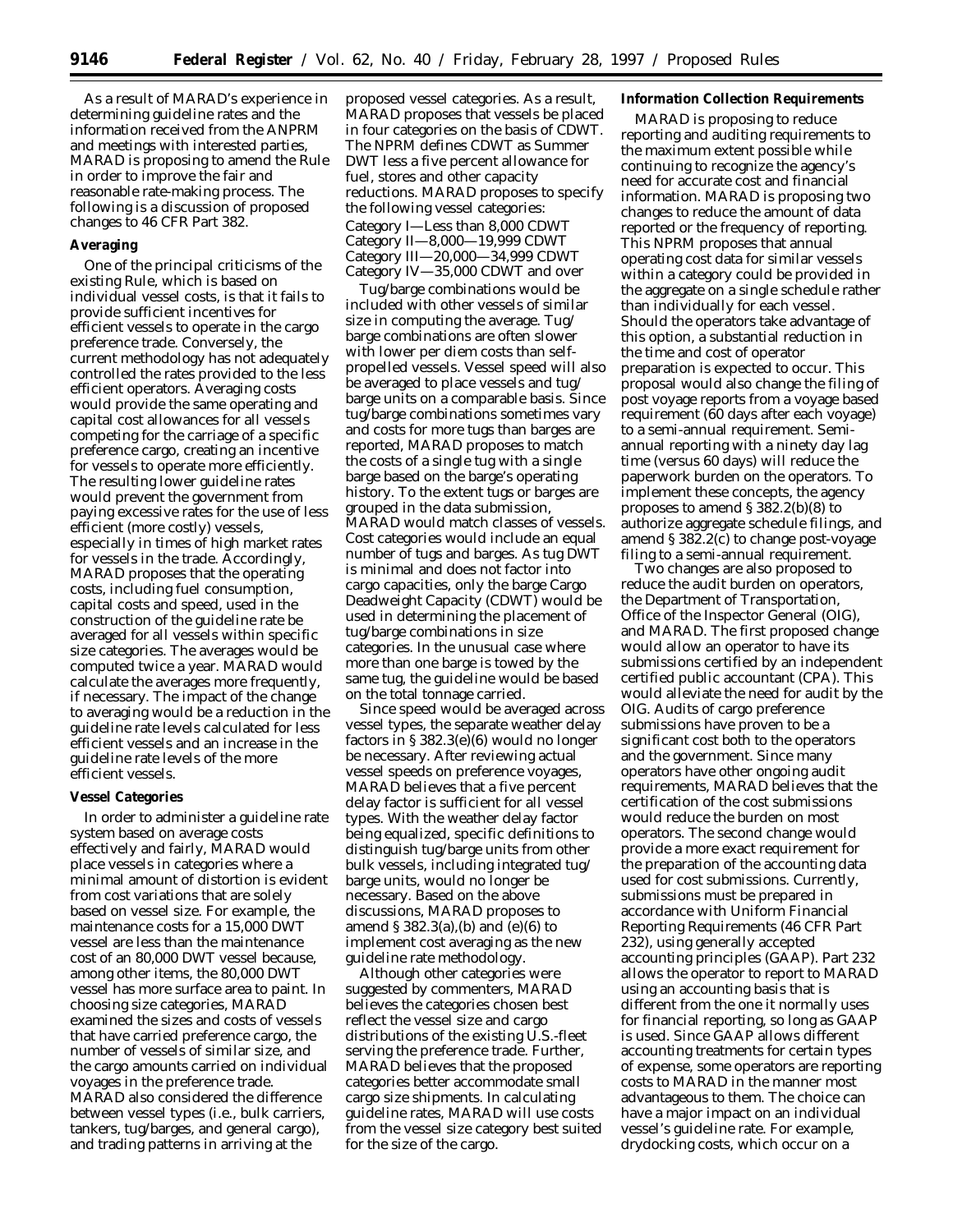multi-year cycle, can be accrued over the cycle (which includes more than one rate year) or expensed in the current reporting period. This interpretation has caused some problems with auditing the data, increasing costs to the operators and the government. MARAD proposes to require the operator to use the accounting treatment it already uses for its own records and audited financial statements. Accordingly, MARAD proposes to amend § 382.2(a) to provide the alternative of certification by a CPA and to amend § 382.2(d) to require the use of consistent accounting practices under GAAP.

MARAD is also proposing to make three minor reporting changes: First, the Official Coast Guard Identification Number (official number) would be used to identify a vessel. Since vessels change names but the official number always stays with the vessel, it is a better identifier. Secondly, § 382.2(b)(2) would be amended to clarify the DWT requirement as summer DWT in metric tons and eliminate the requirement for Suez and Panama Canal net register tons. The requirements for canal net register tons (CNRT) is not necessary. The original intent was to use CNRT to estimate canal tolls when calculating guideline rates, but to date no practical system has been developed for those estimations. Finally, § 382.2(b)(9) would be amended to clarify the definition of ''operating day''. Days spent waiting, even when the vessel is seaworthy and fully manned, in anticipation of booking a cargo or waiting for laydays to begin, have never been considered operating days for the purpose of calculating guideline rates.

Overall, MARAD estimates changes in information collection burden as follows:

| Current   |       | Proposed  |       |  |  |
|-----------|-------|-----------|-------|--|--|
| Responses | Hours | Responses | Hours |  |  |
| 250       | 1,000 | 125       | 500   |  |  |

# **New Vessel Allowance**

One goal of this rulemaking is to encourage newer and more efficient vessels to enter the cargo preference market. There are certain conditions which this regulation cannot affect, such as the three year waiting period before foreign-built vessels are eligible to carry preference cargo, irregular amount of cargoes available throughout the year, and depressed market conditions, which are primarily responsible for the lack of newer U.S. flag vessels in the preference market. MARAD is proposing that newly constructed vessels, and vessels

acquired prior to the fifth anniversary of their construction, receive an additional allowance for acquisition capital in the guideline rate that will continue for a period of five years after acquisition by the owner. The new vessel allowance would total ten percent of capitalized acquisition costs (reduced to a daily basis for use in the guideline rate based on a 300 day operating year) for the first year after acquisition. The amount would decline by one percentage point each subsequent year. No allowance will be included in the guideline rate after the fifth year following acquisition. MARAD believes this would offset any disincentives for newer vessel entrants in the proposed rule. Therefore, it is proposed that a new § 382.3(b)(4) be added to the rule which provides a new vessel allowance.

## **Seventy Percent Limitation**

The current Rule provides that, for the purposes of calculating guideline rates, calculated cargo tonnage shall not be less than 70 percent of the vessel's cargo capacity. This provision was intended to protect the Government from excessive rates in cases where a lone bidder with a large vessel bids on a small cargo lot. Experience has shown, however, that the actual result has been to limit competition. The proposed system is cargo size driven in that the category of costs used in determining the guideline rate will be based on the total amount of cargo carried. For example, if 30,000 tons of cargo is booked for carriage, costs from Category III will be used to calculate the guideline rate. As such, the guideline rate for the carriage of that cargo for a 30,000 CDWT vessel would be the same as a 50,000 CDWT vessel. In such a system, the 70 percent rule is not necessary, and MARAD proposes to eliminate that restriction.

## **Determination of Voyage Length**

One concern of the bulk operators has been the method for determining voyage length in § 382.3(e)(1). One provision requires that a voyage be calculated on a round voyage basis. Another requires adjustment of the guideline rate to reduce allowable voyage days for purposes of rate calculation if a backhaul cargo is obtained. It has been MARAD's experience that, together, these requirements discourage full participation in the bulk preference cargo trades and do not consistently provide equitable treatment in the guideline rate procedures. These requirements do not reflect how bulk operations are conducted.

In the U.S. preference trades, the majority of cargoes originate in the U.S. Gulf. As a result, vessels generally return to Gulf ports after completion of a voyage to await the next cargo opportunity. If that opportunity originates from a point of origin outside the Gulf, the vessel (1) must position for the cargo, and (2) will most likely return to the Gulf. In some instances a succeeding U.S. load opportunity will arise before the vessel returns to its original preference load port and it will divert directly to the load point for the successive cargo. In either event, a point-to-point round voyage does not occur.

Bulk operators, particularly tankers, frequently bid on a preference cargo in consideration of obtaining a backhaul cargo. If there is a realistic prospect of carrying a backhaul cargo, the operator will likely bid lower than where there is no backhaul cargo. The prospect of profitable backhauls would also encourage the participation of more U.S.-flag vessels in the preference trades, resulting in more competition and lower fixture rates. However, with the backhaul disincentive in the existing rule, the Government could lose the benefit of the operator's incentive to bid low.

Between May 1, 1990 and June 30, 1995, MARAD calculated 1,029 guideline rates. Of these, only 30 resulted in recalculations because of backhauls. Because most backhauls are marginal in nature, they usually contribute very little revenue above their costs. As a result, only five of the 30 recalculated rates resulted in calculated recapture, i.e., a reduction in payments to the operator. Compared to the total revenue generated by the voyages for which backhauls were calculated, the total recapture has amounted only to four-tenths of one percent of total gross revenue. The expected benefits of recapture are outweighed by the administrative expense, higher fixture rates, and lost competitive opportunities. For these reasons, MARAD is proposing elimination of the backhaul adjustment provision.

MARAD is proposing two changes to § 382.3(e)(1) to conform the existing method of determining voyage length with the realities of bulk preference operations. First, instead of requiring that the rate be based on a round-trip voyage, MARAD would choose the most appropriate port range for the return leg based on the practices of the owner and the prospects for subsequent employment at the load port. The second change would be to eliminate the requirement for a rate adjustment when the operator obtains a backhaul cargo.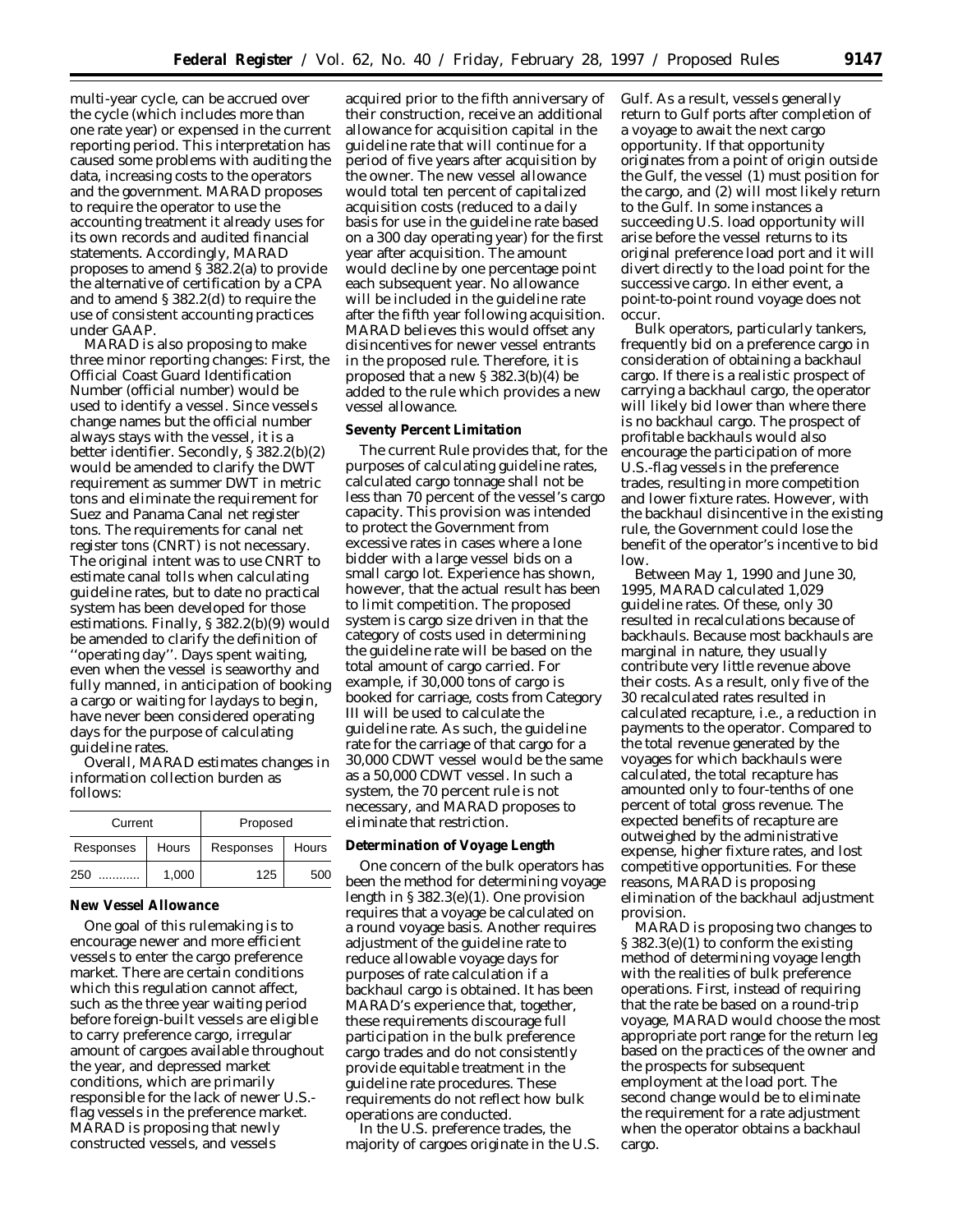# **Capital Cost Component**

Five changes are being proposed within this cost category. The purpose of the proposed changes is to simplify or clarify rate calculations.

Section 382.3(b)(2)(ii) refers only to vessels with a 20-year economic life in determining the interest amount in the capital cost component of a guideline rate. In practice, many vessels have been sold, reconstructed and/or improved, and periods of economic life vary from vessel to vessel. In these instances, the various depreciation periods used to determine the guideline rate were defined in paragraph (b)(2)(I) of that section, but were not explicitly mentioned in paragraph (b)(2)(ii), Interest. To clarify paragraph (b)(2)(ii), MARAD proposes to include therein a cross reference to paragraph  $(b)(2)(I)$ with respect to the periods of depreciation to be used in determining interest expense in the guideline rate.

The second proposed change affects the method of determining depreciation. The current Rule uses a residual value of 2.5 percent of a vessel's initial book value as part of the depreciation calculation. For purposes of simplification and to conform to existing conditions for vessel scrapping, MARAD is proposing to eliminate use of the residual value in the calculation of depreciation.

The third proposed change to the capital cost calculation concerns situations where interest rates are not available for certain capitalized items. When this occurs, the rule now specifies that a ''current long term rate, the Title XI [Vessel Financing] rate if available,'' be used in the guideline rate for determining the capital component. MARAD has found that the ten-year Treasury-bill (T-bill) rate plus one percent is an appropriate and readily available substitute. Accordingly, MARAD proposes to amend § 382.3(b)(2)(ii) to specify the ten-year T-bill rate plus one percent as the rate used in the fair and reasonable rate calculation when no interest rate is available or for vessels without mortgage debt.

The fourth proposed change also relates to the interest rate used to calculate capital costs. Section  $382.3(b)(2)(ii)$  specifies that, when variable interest rates are part of the mortgage, the rate ''at the time of the calculation \* \* \* shall be used.'' To assist in the computation of more flexible guideline rates, MARAD proposes to use the interest rate in effect on the first business day of the year or the first business day on or after July 1, whichever is appropriate. Therefore,

MARAD proposes to amend § 382.3(b)(2)(ii) to specify January 1 and July 1 as the dates on which the interest rates in effect would be used in lieu of variable interest rates for the calculation of fair and reasonable rates.

The final proposed change to capital costs is the provision pertaining to the return on working capital. A statement would be added to new § 382.3(b)(3) noting that the return on working capital is a voyage related capital cost element.

# **Port and Cargo Handling Cost Component**

To conform to the proposed new averaging system, MARAD would amend § 382.3(c) to specify that port and cargo costs will be determined by vessel category.

# **One-Way Rates**

Section 382.3(e)(1) provides for a oneway rate when a vessel is scrapped or immediately sold after discharge of the preference cargo. The term 'immediately" has created some confusion. MARAD proposes to amend this paragraph by striking ''immediately'' and adding ''and does not return to the United States as a U.S. flag vessel.'' This language specifies the conditions under which MARAD considers a voyage to be one-way, will assure that an operator selling or transferring a vessel foreign is not compensated by a cargo preference program intended to promote U.S.-flag vessels.

# **Total Revenue Rates**

On numerous occasions more than one cargo has been booked on a vessel subject to the guideline rate regulations. Also, there have been occasions when there have been multiple load and/or discharge ports. These situations often make the calculation of individual rates for particular parcels and/or destinations, as required by § 382.3(f) and (g), impossible. Accordingly, when this occurs, MARAD proposes to calculate a ''Total Revenue Rate''. The guideline rate would be calculated normally, but the final rate would be expressed as gross revenue for the total voyage, rather than as a rate per ton. So long as the revenue from the sum of the individual parcels does not exceed the total revenue calculated in the guideline, the individual rates would be considered fair and reasonable. Section 382.3(f) would be modified to remove the references to individual rates for separate parcels carried on the same voyage. Paragraph (g) of that section would also be modified by including language to allow the use of either a cost per ton or other measure that MARAD determines appropriate.

#### **Administrative Practices**

MARAD is also proposing to change certain of its administrative practices for prescribing guideline rates. While these changes do not necessitate actual changes in the regulations, MARAD is seeking comments with respect to its proposals. These changes will (1) allow differentiation between cargo tender terms when determining delay factors (for delays in port and days not worked) to more appropriately reflect the risk of delay inherent in the terms; (2) expand the applicability of an initial guideline rate calculation to cover most substitute vessels.

#### **Delay Factors**

Section 382.3(e)(3) includes in the calculation of voyage days in port a factor to account for delays and days not worked. It has been MARAD's practice not to differentiate between cargo tender terms in arriving at an appropriate delay factor. In reality, different cargo terms have different levels of risk of delay associated with them. For example, Free In and Out (FIO) terms have defined load and discharge rates, generally with payment of demurrage and despatch by the charterer and vessel owner, respectively, while FBT (Full Berth Terms) carry unlimited risk of delay without compensation. MARAD proposes to change its practices to provide delay factors which more appropriately reflect the risk of delay inherent in the cargo tender terms. For example, a guideline rate calculated for an FIO cargo where the tender included demurrage and despatch premiums could use the load and discharge guarantee rates included in the tender; for an FBT voyage, historical experience or current conditions may require using delay factors in the load or discharge ports.

#### **Guideline Rate Requests**

On average, MARAD calculates two guideline rates for each cargo actually fixed. This is generally the result of substitutions, voyage variations, add-on cargoes, audits and similar recalculations. It is currently MARAD's practice to provide a guideline rate when requested by a shipper agency. MARAD intends to substantially reduce the incidence of these calculations and determine only one guideline rate for each preference cargo which is based on the initially requested vessel and cargo. That guideline rate would also be applicable to all other vessels that might actually carry the cargo and for amounts plus or minus five percent of the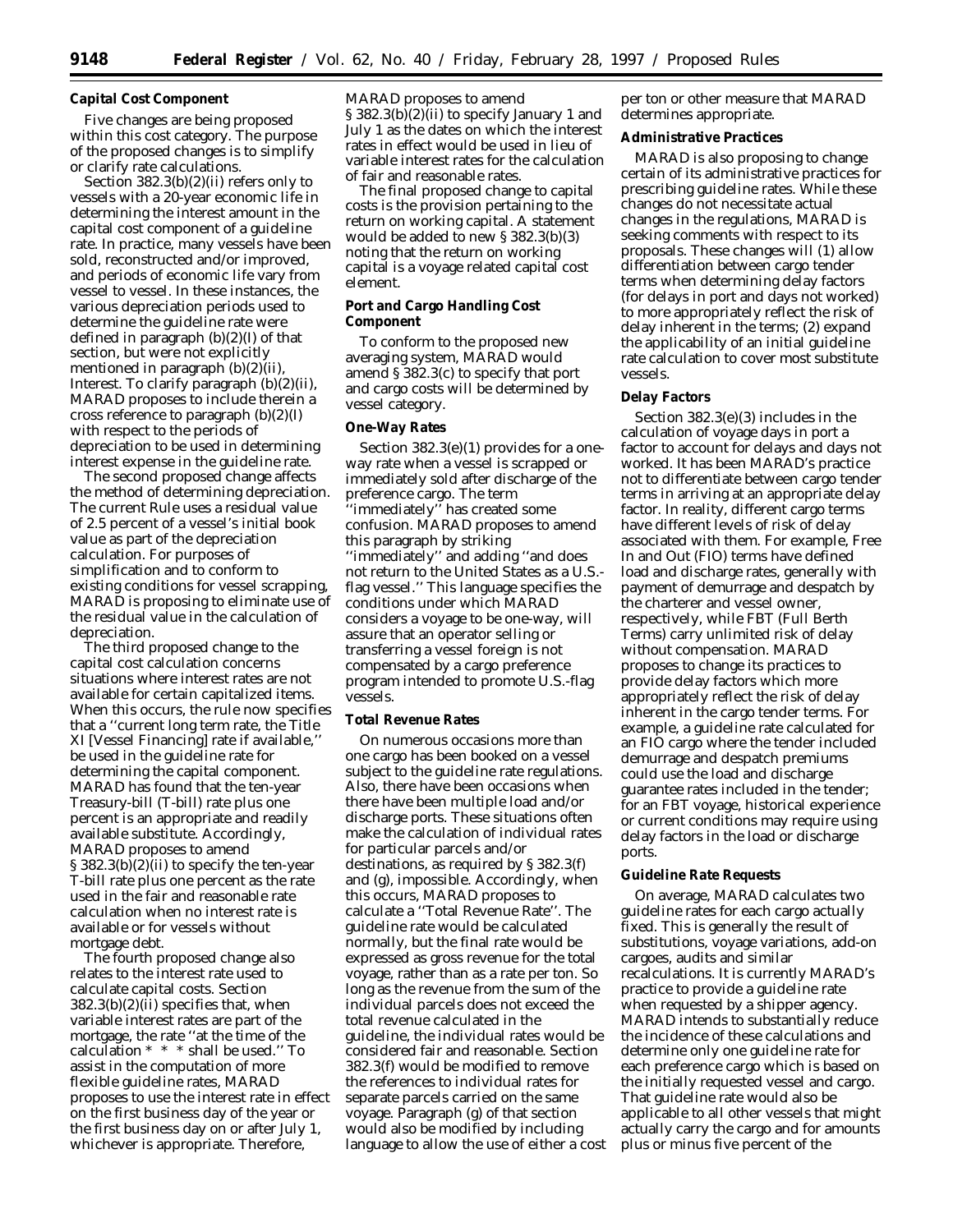original request, except in the case where there is a substitution of a vessel eligible to receive the ''new vessel allowance'' for an older vessel, or vice versa. Rates would also be recalculated, if requested, for add-on preference cargoes which increase cargo size by more than five percent. MARAD will not recalculate a rate for add-on commercial cargo.

# **Revised Rate Methodology**

The guideline or fair and reasonable rates proposed to be established by MARAD would apply only to the waterborne portion of cargo transportation, to consist of four components: (1) Operating costs; (2) capital costs; (3) port and cargo handling costs; and (4) brokerage and overhead. The operating cost component of the fair and reasonable rate would reflect average vessel operating costs for vessels within the specified size categories previously discussed, based on the historical data submitted in accordance with § 382.2 of this rule. MARAD would modify the operating costs to the current period, utilizing escalation factors for wage and non-wage costs. To the extent vessels are time chartered or leased, operators would submit both operating and capital costs, including all capitalized costs and interest rates for vessels subject to capital leases.

All eligible annual operating costs for vessels within a category would be added together and divided by the total number of operating days for those vessels to yield a daily operating cost. The cost would be indexed to the current year and multiplied by estimated total voyage days to yield the operating cost segment for the voyage. The amount of cargo fixed would be the basis for selecting which vessel category of cost averages would be used in calculating a guideline rate.

Fuel consumption would be figured on the basis of actual reported fuel consumption at sea and in port for vessels within the same category. The average fuel consumptions of vessels in the category would be multiplied by the corresponding projected number of voyage days at sea and in port to yield total fuel consumed. MARAD would obtain from published sources current spot market fuel prices, at bunkering ports consistent with sound commercial practice, and apply them to fuel consumed to produce the fuel segment of the operating cost component. The total of the fuel and non-fuel operating cost segments would be added together to yield the operating cost component for the voyage.

The capital cost component would be based on participating vessels in the applicable size category. It would consist of an allowance for depreciation and interest and a reasonable return on investment. Depreciation would be straight-line based on a 20-year economic life. However, if the owner acquired an existing vessel, the vessel would be depreciated on a straight-line basis over the remaining period of its 20-year economic life, but not fewer than 10 years. Capitalized improvements would be depreciated straight-line over the remainder of the 20-year period, but not fewer than 10 years, commencing with the capitalization date for those improvements.

For the purpose of calculating interest expense, MARAD would assume that original vessel indebtedness is 75 percent of the owner's capitalized vessel cost and that principal payments are made in equal annual installments over the economic life of the vessel. To compute the interest cost, the owners' actual interest rates would be applied to the vessel's outstanding constructed debt, using the depreciation schedule in § 382.3(b)(2)(ii). Where the owner has a variable interest rate, the owner's rate prevailing at the time of calculation of the average capital cost component would be used. In cases where there is no interest rate available, and for operators without vessel debt, MARAD would use the ten-year T-bill rate plus one percent.

As in the existing Rule, return on investment would have two components, return on equity and return on working capital. The rate of return would be based upon a five-year average of the most recent rates of return for a cross section of transportation industry companies, including maritime companies. Equity would be assumed to be a vessel's constructed net book value less constructed principal amounts. Working capital would be voyage based and is the dollar amount necessary to cover operating and voyage expenses.

A new vessel allowance would be included in the capital component of newly built vessels and vessels acquired when five years of age or less. The new vessel allowance would be paid for the first five years following construction or acquisition. This allowance would equal ten percent of the vessel's capitalized costs during the first year following construction or acquisition, and would decline by one percentage point each of the subsequent four years. To arrive at the voyage allowance, the annual amount would be divided by 300 operating days and multiplied by estimated voyage days.

The average annual depreciation, interest, and return on equity for vessels in the category would be divided by 300 operating days to determine a daily amount. The total of these elements would be multiplied by estimated voyage days and added to the return on working capital and the new vessel allowance to determine the capital cost component used in the fair and reasonable rate calculation.

The port and cargo handling cost component would be determined for each voyage on the basis of vessels in the category and the actual cargo tender terms for the commodity, load and discharge ports, and lot size. The costs would include applicable fees for wharfage and dockage of the vessel, canal tolls, cargo loading and discharging, and all other voyage costs associated with the transportation of preference cargo. Costs used to determine the port and cargo cost component would be based on the most current data from all available sources and verified from data received on completed cargo preference or commercial voyages.

To determine the brokerage and overhead component of the fair and reasonable rate, MARAD would add the cost components for operating, capital, and port and cargo handling and multiply that sum by an 8.5 percent allowance for broker's commissions and overhead. The total of these four components, expressed as total revenue or as a rate per ton, whichever is most applicable, would be the fair and reasonable rate.

If a vessel is scrapped or sold after discharging a preference cargo, and the vessel does not return to the United States as a U.S.-flag vessel, the guideline rate would be adjusted to reflect the termination of the voyage after cargo discharge. If the rate received by the operator for the preference cargo exceeds the adjusted guideline rate for the one-way voyage, the operator would be required to repay the difference in ocean freight to the shipper agency.

In special circumstances, certain procedures prescribed in this rule may be waived, so long as the procedures adopted are consistent with the Act and with the intent of these regulations.

# **Rulemaking Analysis and Notices**

# *Executive Order 12866 (Regulatory Planning and Review); DOT Regulatory Policies and Procedures; Public Law 104–121.*

This rulemaking is not considered an economically significant regulatory action under Section 3(f) of E.O. 12866. It is not considered to be a major rule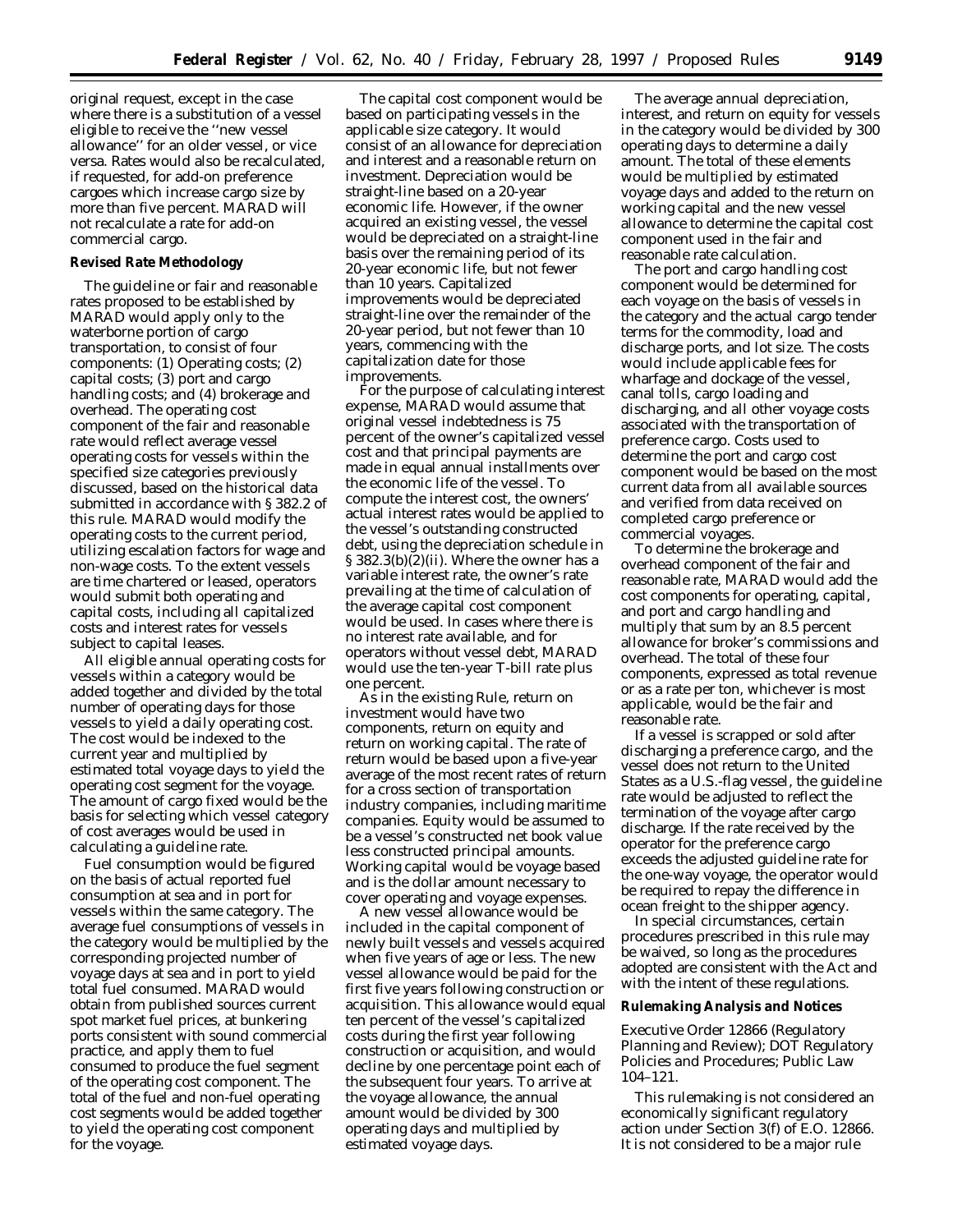for purposes of Congressional review under Public Law 104–121. It is anticipated that savings to the Government of less than \$1 million per year will result. Accordingly, the program will not have an annual effect on the economy of \$100 million or more. While this rule does not involve any change in important Departmental policies, it is considered significant under DOT Regulatory Policies and Procedures and E.O. 12866 because it addresses a matter of considerable importance to the maritime industry and may be expected to generate significant public interest. Accordingly, the Office of Management and Budget has reviewed this rule.

MARAD has estimated the potential economic impact of this rulemaking. To determine what effect the proposed changes would have had on guideline rates, 167 rates were recalculated for the years 1992 through 1995 using the revised methodology. This sample represented 25% to 30% of the total fixtures for each of the four years. The rate sample chosen was reflective of the operators and countries in the complete data base. For 1992 and 1993, the recalculated rates were below the original guideline rates 54% of the time. In 1994 and 1995, the ratio of

recalculated rates falling below original guideline calculations rose to 60%.

The rates calculated for the sample were compared to actual cargo fixture rates to evaluate the ability of averaging to reduce program costs. The chart included below summarizes the results of the sample data. Using averaging, twelve percent of the rates in the sample were lower, while only 10 percent rose. The dollar cost reduction for the rates compared equates to about one million dollars over the period. Assuming the relationship holds constant over the remainder of the rates calculated in the period, a savings of \$3.3 million could have been realized.

|  | GUIDELINE RATE CHANGES UNDER AVERAGING METHOD COMPARISON OF HISTORICAL GUIDELINE RATES TO PROPOSAL |
|--|----------------------------------------------------------------------------------------------------|
|--|----------------------------------------------------------------------------------------------------|

|                      | Year  |                | Preference revenue                                      |                                                         |                               | Direction of change |    |
|----------------------|-------|----------------|---------------------------------------------------------|---------------------------------------------------------|-------------------------------|---------------------|----|
|                      |       |                | Original                                                | Revised                                                 | Net savings                   | Down                | Up |
| 1993<br>1994<br>1995 |       | 53<br>67<br>36 | \$82,929,000<br>137,344,000<br>50,607,000<br>15,985,000 | \$82,434,000<br>136,812,000<br>50,607,000<br>15.982.000 | \$495,000<br>532,000<br>3.000 | 14                  | 13 |
|                      | Total | 167            | 286,865,000                                             | 285,835,000                                             | 1.030.000                     | 20                  | 17 |
|                      |       |                |                                                         |                                                         |                               | 12                  | 10 |

The data for 1994 and 1995 also demonstrate how a bad market depresses the rates offered for preference cargoes. Even though rates calculated using the averaging method fell below the original guideline rate 60% of the time, actual fixture rates during that period were still below recalculated guidelines. This result is neither unexpected nor undesirable. In fact, it validates the category cost averaging method as being able to hold rates down in a very good market while not being responsible for pushing the rates to the level of a bad market. Even though reducing program costs is a goal of this proposed new method, it is important that rates still be fair to an efficient operator.

# *Federalism*

The Maritime Administration has analyzed this rulemaking in accordance with the principles and criteria contained in Executive Order 12612 and has determined that it would not have sufficient federalism implications to warrant the preparation of a Federalism Assessment.

# *Regulatory Flexibility Act*

The Maritime Administration certifies that this regulation would not have a significant economic impact on a substantial number of small entities. There are approximately twenty-five

vessel operators that participate in this program, none of which are small entities.

# *Environmental Assessment*

This regulation does not significantly affect the environment. Accordingly, an Environmental Impact Statement is not required under the National Environmental Policy Act of 1969.

# *Paperwork Reduction Act*

This proposed rulemaking reduces the current requirement for the collection of information. The Office of Management and Budget (OMB) has reviewed and approved the information collection and record keeping requirements (approval number 2133–0514) in the current rule under the Paperwork Reduction Act of 1995 (44 U.S.C. 3501 *et seq.*).

In accordance with the Paperwork Reduction Act of 1995, this notice announces the Maritime Administration's (MARAD's) intentions to request extension of approval for three years of a currently approved information collection. Copies of this request can be obtained from the Office of Costs and Rates.

*Title of Collection:* Determination of Fair and Reasonable Rates for the Carriage of Bulk Preference Cargoes (46 CFR Part 382).

*Type of Request:* Extension of currently approved information collection.

*OMB Control Number:* 2133–0514. *Form Number:* None.

*Expiration Date of Approval:* 9/30/97. *Summary of Collection of*

*Information:* Two different types of data are required: Vessel Operating Costs and Capital Costs—Part 382 requires U.S. flag vessel Operators to submit this data to MARAD on an annual basis. The costs are used by MARAD in determining fair and reasonable guideline rates for the carriage of preference cargoes on U.S.-flag vessels. Voyage costs and voyage days—(Post Voyage Report)—This information is required to be filed by a U.S.-flag operator after the completion of a cargo preference voyage.

*Need and Use of the Information:* The information collected is used by MARAD to calculate fair and reasonable rates for U.S.-flag vessels engaged in the carriage of preference cargoes. If the information is not collected, the fair and reasonable rates could be inaccurate thus leading to a lack of adequate protection of the government's financial interest in obtaining the lowest possible U.S.-flag cost for shipping government cargoes.

*Description of Respondents:* U.S.-flag vessels are owned and operated by U.S. citizens under the U.S.-flag. The vessels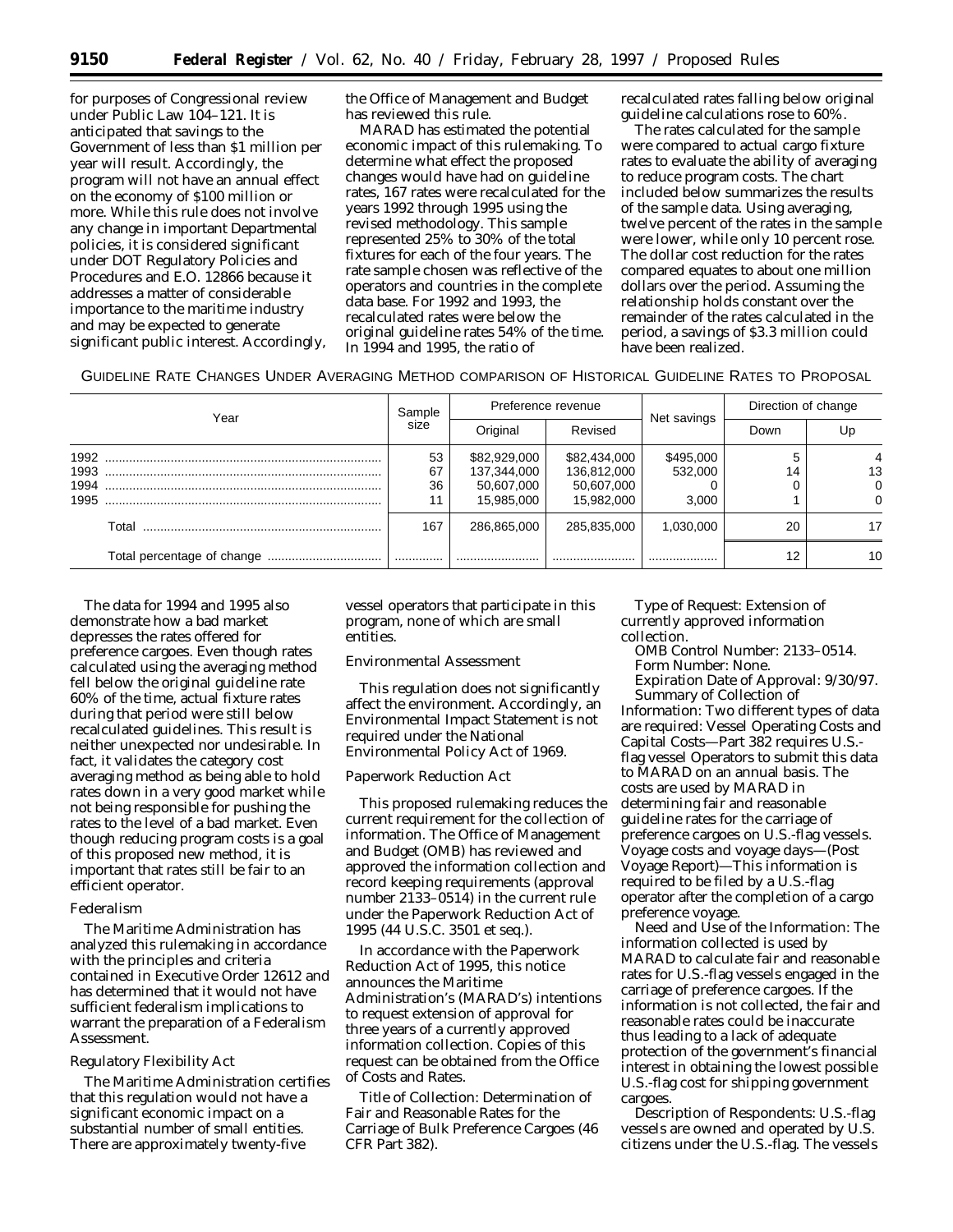consist of tug/barges, dry bulk vessels, break bulk liner vessels, LASH, and tankers.

*Annual Responses:* 125 (total)—50 filings of vessel operating costs and capital costs from U.S. operators; 75 filings of Post Voyage Reports.

*Annual Burden:* 500 hours—This rule would not impose any unfunded mandates.

**List of Subjects in 46 CFR Part 382**

Agricultural commodities, Confidential business information, Government procurement, Loan programs—foreign relations, Maritime carriers, Reporting and recordkeeping requirements.

Accordingly, 46 CFR Chapter II is hereby proposed to be amended by revising Part 382, to read as follows:

# **PART 382—DETERMINATION OF FAIR AND REASONABLE RATES FOR THE CARRIAGE OF BULK AND PACKAGED PREFERENCE CARGOES ON U.S.- FLAG COMMERCIAL VESSELS**

Sec.<br>382.1

# 382.1 Scope.<br>382.2 Data su

Data submission.

382.3 Determination of fair and reasonable rates.

382.4 Waiver.

**Authority:** 46 App. U.S.C. 1114, 1241(b); 49 CFR 1.66.

# **§ 382.1 Scope.**

The regulations in this part prescribe the type of information that shall be submitted to the Maritime Administration (MARAD) by operators interested in carrying bulk and packaged preference cargoes, and the method for calculating fair and reasonable rates for the carriage of dry (including packaged) and liquid bulk preference cargoes on U.S.-flag commercial vessels, except vessels engaged in liner trades, as defined in 46 CFR 383.1, pursuant to section 901(b) of the Merchant Marine Act, 1936, as amended, 46 App. U.S.C. 1214(b).

#### **§ 382.2 Data submission.**

(a) *General.* The operators shall submit information, described in paragraphs (b) and (c) of this section, to the Director, Office of Costs and Rates, Maritime Administration, Washington, D.C. 20590. To the extent a vessel is time chartered, the operator shall also submit operating expenses for that vessel. All submissions shall be certified by the operators. A further review and certification by an independent Certified Public Accountant (CPA) is recommended. Submissions not certified by an independent CPA are subject to verification, at MARAD's

discretion, by the Office of the Inspector General, Department of Transportation. MARAD's calculations of the fair and reasonable rates for U.S.-flag vessels shall be performed on the basis of cost data provided by the U.S.-flag vessel operator as specified herein. If a vessel operator fails to submit the required cost data, MARAD will not construct the guideline rate for the affected vessel, which may result in such vessel not being approved by the sponsoring Federal agency.

(b) *Required vessel information.* The following information shall be submitted not later than April 30, 1998, for calendar year 1997 and shall be updated not later than April 30 for each subsequent calendar year. In instances where a vessel has not previously participated in the carriage of cargoes described in § 382.1, the information shall be submitted not later than the same date as the offer for carriage of such cargoes is submitted to the sponsoring Federal agency, and/or its program participant, and/or its agent and/or program's agent, or freight forwarder.

(1) Vessel name and official number. (2) Vessel DWT (summer) in metric tons.

(3) Date built, rebuilt and/or purchased.

(4) Normal operating speed. (5) Daily fuel consumption at normal operating speed, in metric tons (U.S. gallons for tugs) and by type of fuel.

(6) Daily fuel consumption in port while pumping and standing, in metric tons (U.S. gallons for tugs), by type of fuel.

(7) Total capitalized vessel costs (list and date capitalized improvements separately), and applicable interest rates for indebtedness (where capital leases are involved, the operator shall report the imputed capitalized cost and imputed interest rate).

(8) Operating cost information, to be submitted in the format stipulated in 46 CFR 232.1, on Form MA–172, Schedule 301. Operators are encouraged to provide operating cost information for similar vessels that the operator considers substitutable within a category, as defined in  $\S 382.3(a)(1)$ , in the aggregate on a single schedule. Information shall be applicable to the most recently completed calendar year.

(9) Number of vessel operating days pertaining to data reported in paragraph (b)(8) of this section for the year ending December 31. For purposes of this part, an operating day is defined as any day on which a vessel or tug/barge unit is in a seaworthy condition, fully manned, and either in operation or standing ready to begin pending operations.

(c) *Required port and cargo handling information.* The port and cargo handling costs listed in this paragraph (c) shall be provided semi-annually for each cargo preference voyage terminated during the period. The report shall identify the vessel, cargo and tonnage, and round-trip voyage itinerary including dates of arrival and departure at port or ports of loading and discharge. The semi-annual periods are as follows:

# *Period/Due date*

April 1–September 30—January 1 October 1–March 31—July 1

(1) *Port expenses.* Total expenses or fees, by port, for pilots, tugs, line handlers, wharfage, port charges, fresh water, lighthouse dues, quarantine service, customs charges, shifting expenses, and any other appropriate port expense.

(2) *Cargo expense.* Separately list expenses or fees for stevedores, elevators, equipment, and any other appropriate expenses.

(3) *Extra cargo expenses.* Separately list expenses or fees for vacuvators and/ or cranes, lightering (indicate tons moved and cost per ton), grain-to-grain cleaning of holds or tanks, and any other appropriate expenses.

(4) *Canal expenses.* Total expenses or fees for agents, tolls (light or loaded), tugs, pilots, lock tenders and boats, and any other appropriate expenses. Indicate waiting time and time of passage.

(d) *Other requirements.* Unless otherwise provided, operators shall use generally accepted accounting principles and 46 CFR Part 232, Uniform Financial Reporting Requirements, for guidance in submitting cost data. Notwithstanding the general provisions in 46 CFR 232.2(c) for MARAD program participants, each operator shall submit cost data in the format that conforms with the accounting practices reflected in the operator's trial balance and, if audited statements are prepared, the audited financial statements. Data requirements stipulated in paragraph (b) of this section that are not included under those reporting instructions shall be submitted in a similar format. If the operator has already submitted to MARAD, for other purposes, any data required under paragraph (b) of this section, its submission need not be duplicated to satisfy the requirements of this part.

(e) *Presumption of confidentiality.* MARAD will initially presume that the material submitted in accordance with the requirements of this part is privileged or confidential within the meaning of the Freedom of Information Act (FOIA), 5 U.S.C. 552(b)(4). In the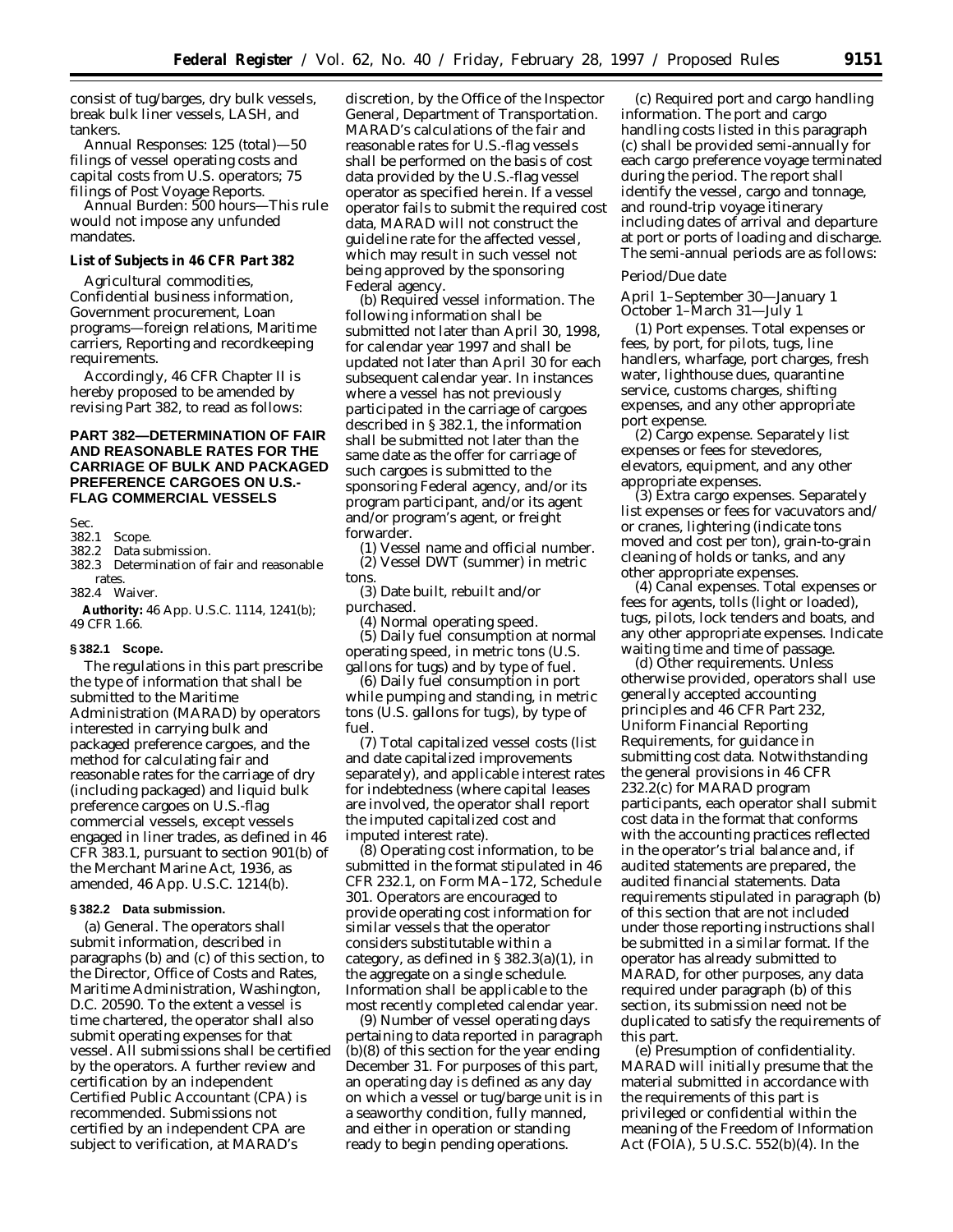event of a subsequent request for any portion of that data under the FOIA, MARAD will inform the submitter of such request and allow the submitter the opportunity to comment. The submitter shall claim or reiterate its claim of confidentiality at that time by memorandum or letter, stating the basis for such assertion of exemption from disclosure, including, but not limited to, statutory and decisional authorities. The Freedom of Information Act Officer, or the Chief Counsel of MARAD, will inform the submitter of the intention to disclose any information claimed to be confidential, after the initial FOIA request, or after any appeal of MARAD's initial decision, respectively. (Approved by the Office of Management and Budget under control number 2133– 0514)

# **§ 382.3 Determination of fair and reasonable rate.**

Fair and reasonable rates for the carriage of preference cargoes on U.S. flag commercial vessels shall be determined as follows:

(a) *Operating cost component*—(1) *General.* An operating cost component for each category, based on average operating costs of participating vessels within a cargo size category, shall be determined, at least twice yearly, on the basis of operating cost data for the calendar year immediately preceding the current year that has been submitted in accordance with § 382.2. The operating cost component shall include all operating cost categories, as defined in 46 CFR 232.5, Form MA–172, Schedule 301, Operating Expenses. For purposes of these regulations, charter hire expenses are not considered operating costs. MARAD shall index such data yearly to the current period, utilizing the escalation factors for wage and nonwage costs used in escalating operating subsidy costs for the same period.

(2) *Fuel.* Fuel costs within each category shall be determined based on the average actual fuel consumptions, at sea and in port, and current fuel prices in effect at the time of the preference cargo voyage(s).

(3) *Vessel categories.* (i) Vessels shall be placed in categories by cargo deadweight capacities (CDWT), as follows:

Group I—under 8,000 CDWT Group II—8,000—19,999 CDWT Group III—20,000—34,999 CDWT Group IV—35,000 CDWT and over

(ii) For purposes of paragraph  $(a)(3)(i)$ of this section, CDWT is defined as Summer DWT less five percent.

(b) *Capital component*—(1) *General.* An average capital cost component shall be constructed, at least twice yearly, consisting of vessel depreciation, interest, and return on equity.

(2) *Items included.* The capital cost component shall include:

(i) *Depreciation.* The owner's capitalized vessel costs, including capitalized improvements, shall be depreciated on a straight-line basis over a 20-year economic life, unless an owner purchased or reconstructed the vessel when its age was greater than 10 years old. To the extent a vessel is chartered or leased, the operator shall submit the capitalized cost and imputed interest rate. In the event these items are not furnished, MARAD will construct these amounts. When vessels more than 10 years old are acquired, a depreciation period of 10 years shall be used. Capitalized improvements made to vessels more than 10 years old shall be depreciated over a 10-year period. When vessels more than 10 years old are reconstructed, MARAD will determine the depreciation period.

(ii) *Interest.* The cost of debt shall be determined by applying the vessel owner's actual interest rate to the outstanding vessel indebtedness. MARAD shall assume that original vessel indebtedness is 75 percent of the owner's capitalized vessel cost, including capitalized improvements, and that annual principal payments are made in equal installments over the economic life of the vessel as determined in accordance with paragraph (b)(2)(i) of this section. Where an operator uses a variable interest rate, the operator's actual interest rate at the time of calculation of the average capital cost component shall be used. The tenyear Treasury bill (T-bill) rate plus one percent on the first business day of the year or the first business day on or after July 1 shall be used for operators without vessel debt and when the actual rate is unavailable.

(iii) *Return on equity.* The rate of return on equity shall be computed in the same manner as described in paragraph b)(3) of this section. For the purpose of determining equity, it shall be assumed that the vessel's constructed net book value, less outstanding constructed principal, is equity. The constructed net book value shall equal the owner's capitalized cost minus accumulated straight-line depreciation.

(3) *Return on working capital.* For each voyage a return on working capital shall be included as part of the capital cost element. Working capital shall equal the dollar amount necessary to cover 100 percent of the averaged operating costs and estimated voyage costs for the voyage. The rate of return shall be based on an average of the most recent return of stockholders' equity for a cross section of transportation companies, including maritime companies.

(4) *New vessel allowance.* Newly constructed vessels and vessels acquired during or before their fifth year of age will receive an additional allowance for acquisition capital as part of the capital cost element. For the first year following construction or acquisition by the operator, a daily amount equal to ten percent of capitalized acquisition costs, divided by 300 operating days, shall be included. This amount shall be reduced by one percent of capitalized acquisition costs each subsequent year. No allowance shall be included after the fifth year following construction or acquisition.

(5) *Voyage component.* The annual depreciation, interest, and return on equity shall be divided by 300 vessel operating days to yield the daily cost factors. Total voyage days shall be applied to the daily cost factors and totaled with the return on working capital and new vessel allowance for the voyage to determine the daily capital cost component.

(c) *Port and cargo handling cost component.* MARAD shall calculate an estimate of all port and cargo handling costs on the basis of the reported cargo tender terms. The port and cargo handling cost component shall be based on vessels in the category and the most current information available verified by information submitted in accordance with § 382.2(c), or as otherwise determined by MARAD, such as by analysis of independent data obtained from chartering agencies.

(d) *Brokerage and overhead component.* An allowance for broker's commission and overhead expenses of 8.5 percent shall be added to the sum of the operating cost component, the capital cost component, and the port and cargo handling cost component.

(e) *Determination of voyage days.* The following assumptions shall be made in determining the number of preference cargo voyage days:

(1) The voyage shall be round-trip with the return in ballast to a port or port range selected by MARAD as the most appropriate, unless the vessel is scrapped or sold after discharge of the preference cargo and does not return to the United States as a U.S.-flag vessel. In this event, only voyage days from the load port to the discharge port, including time allowed to discharge, shall be included.

(2) Cargo is loaded and discharged as per cargo tender terms interpreted in accordance with the ''International Rules For the Interpretation of Trade